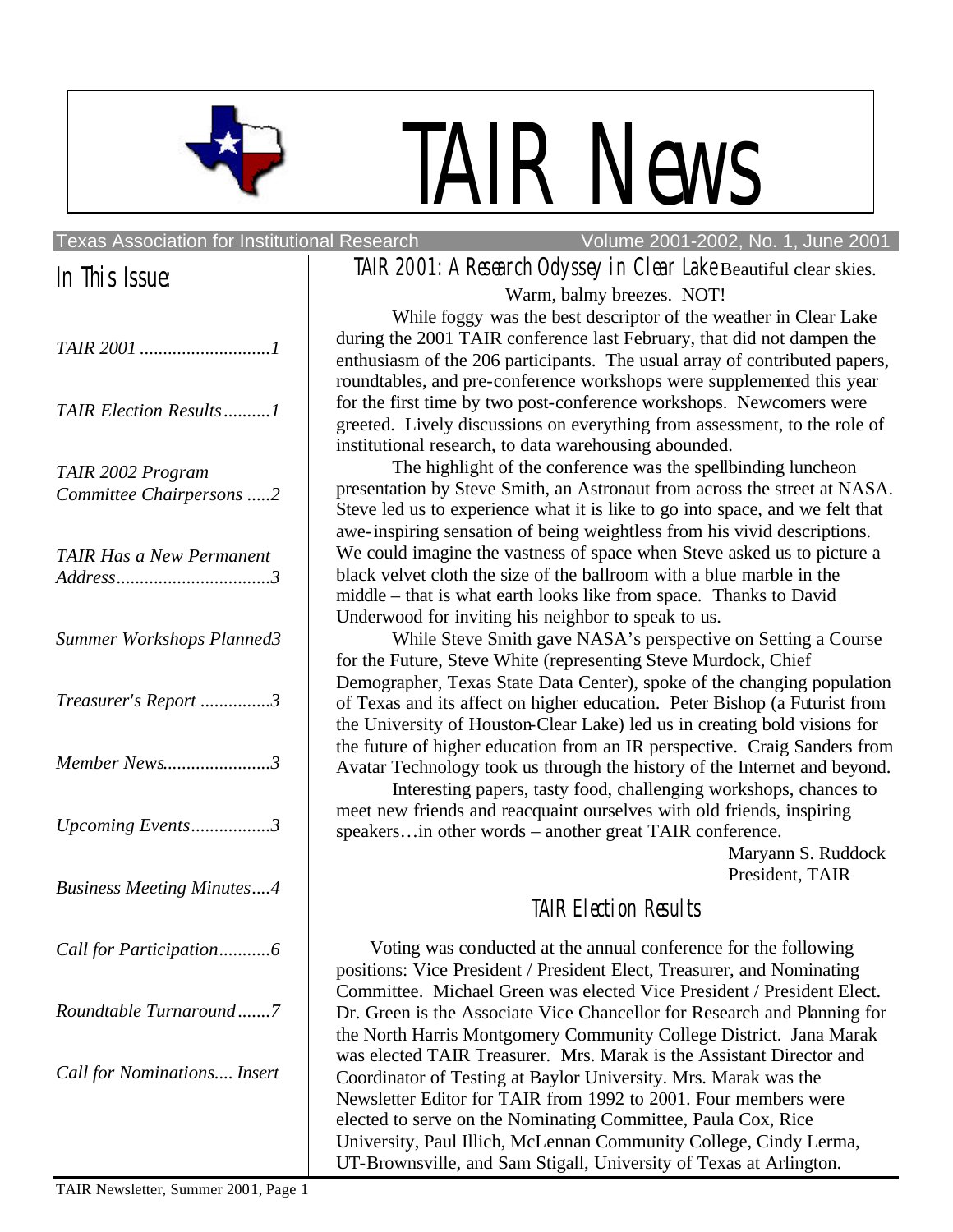# **TAIR Officers & Editor**

#### *President*

Maryann Ruddock The University of Texas at Austin Main 202 / G-1100 Austin, TX 78712 512-471-3833 / Fax: 512-472-8950 ruddock@mail.utexas.edu

## *Vice President / President Elect*

Michael J. Green North Harris Montgomery Community College District 250 N. Sam Houston Pkwy E Houston, TX 77060 281-260-3521 / Fax: 281-260-3513 mike.green@nhmccd.edu

## *Secretary / Membership Chair*

Martha L. Oburn Austin Community College 5930 Middle Fiskville Road Austin, TX 78752-4390 512-223-7896 / Fax: 512-223-7029 mlo@austin.cc.tx.us

## *Treasurer*

Jana Marak Baylor University P.O. Box 97032 Waco, TX 76798-7032 254-710-2061 / Fax:254-710-2062 jana\_marak@baylor.edu

## *Past President*

James F.Calarco State University of New York College at Fredonia 203 Maytum Hall Fredonia, NY 14063 716-673-3187

## *Newsletter Editor*

Karen C. Laljiani El Centro College 801 Main Street Dallas, TX 75202-3604 214-860-2016 / Fax:214-860-2335 laljiani@dcccd.edu

# **TAIR 2001 Program Committee Chairs**

| Program Chair:                                                  | Michael J. Green, North Harris<br>Montgomery Community College District            |  |  |
|-----------------------------------------------------------------|------------------------------------------------------------------------------------|--|--|
| <b>Concurrent Sessions:</b>                                     | Rebecca J. Richter, Blinn College                                                  |  |  |
| Evaluation:                                                     | Christopher P. Benton, Alvin Community College                                     |  |  |
| Finance:                                                        | Jana Marak, Baylor University                                                      |  |  |
| <b>General Sessions:</b>                                        | Rose Austin, Kingwood College                                                      |  |  |
| Local Arrangements:                                             | Gale S. Stuart, Texas A&M University-<br>Corpus Christi                            |  |  |
| <b>Newsletter Editor /Publicity:</b>                            | Karen Laljiani, El Centro College                                                  |  |  |
| Program Brochure:                                               | Rose Austin, Kingwood College                                                      |  |  |
| Registration:                                                   | Martha L. Oburn, Austin Community College                                          |  |  |
| Resource Fair:                                                  | <b>VACANT</b>                                                                      |  |  |
| Roundtables:                                                    | Ruben Garcia, Texas Workforce Commission                                           |  |  |
| Special Interest Groups:                                        | Bishar M. Sethna, Lamar State College-<br>Orange                                   |  |  |
| <b>TAIR Webmaster:</b>                                          | Sam Stigall, University of Texas at Arlington                                      |  |  |
| Workshops: Tom Martin, Collin County Community College District |                                                                                    |  |  |
| Advisors:                                                       | Maryann Ruddock, University of Texas at Austin<br>Leona M. Urbish, Rice University |  |  |

# TAIR 2002

Wednesday, February 20 - Friday, February 22 Corpus Christi Omni Marina Tower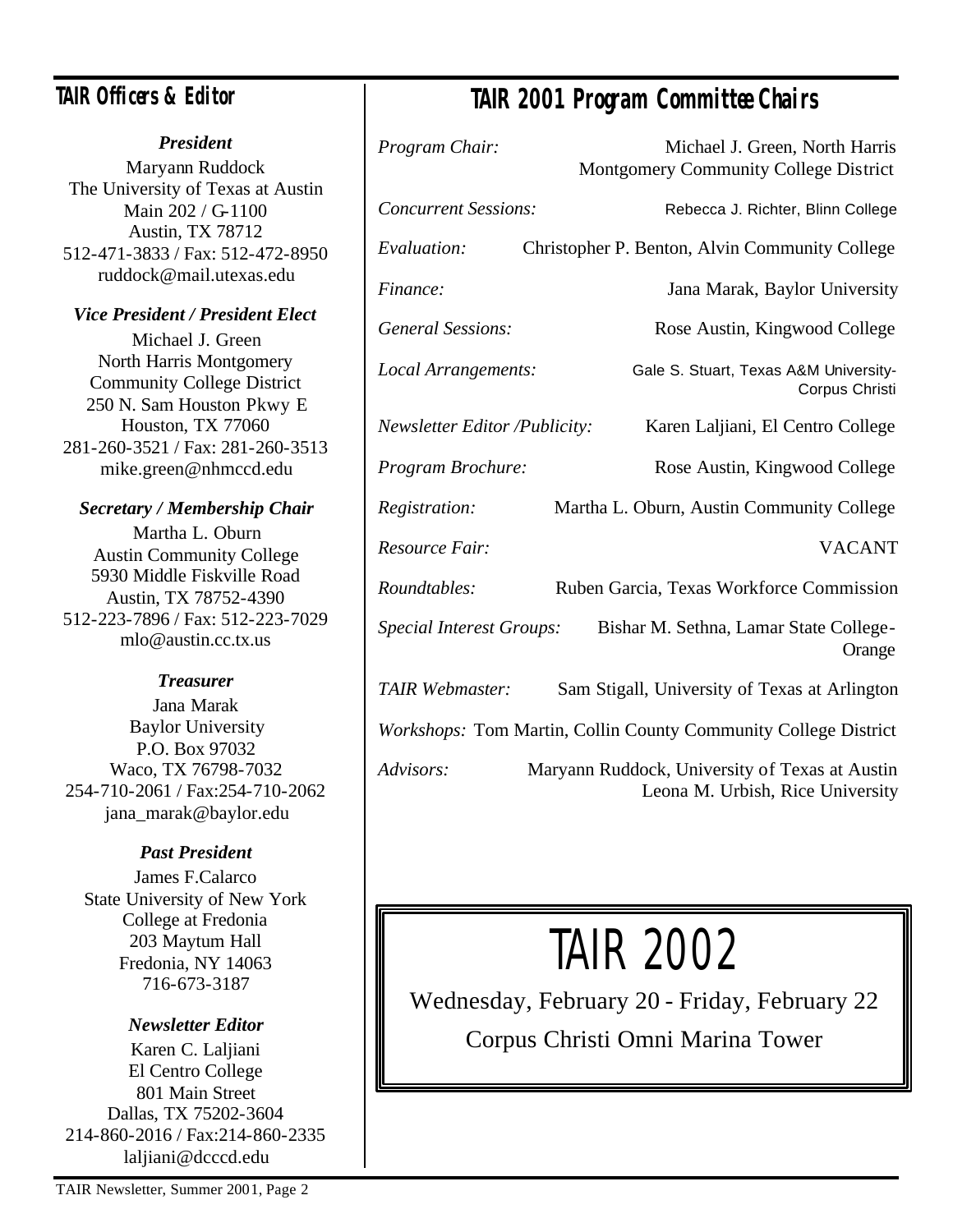# TAIR Has a New Permanent Address By Tom Martin

In its ongoing process to obtain nonprofit status with the state and federal governments, it was suggested that TAIR identify a permanent mailing address. Trying to identify an entity with some degree of permanence that was willing to serve as an agent for TAIR turned out to be a bigger challenge than initially thought. However, TAIR President, Maryann Ruddock, just signed an agreement with the North Texas Community College Consortium (NTCCC) that allows TAIR to use the Consortium's mailing address as TAIR's permanent mailing address. Thus, in the future, any official TAIR mail may be sent to: Texas Association for Institutional Research (TAIR) c/o North Texas Community College Consortium P.O. Box 311337 University of North Texas Denton, TX 76203-1337.

Special thanks to Jesse Jones, Executive Director of NTCCC, for his enthusiastic cooperation with us on this project. We have passed another hurdle on our quest for nonprofit status. Our legal council is now preparing to file a current franchise tax return after which he will seek a letter of good standing from the Texas Controller. This will re-certify TAIR as a corporation. Then we will be able to submit our application for nonprofit status with the IRS.

# **TAIR End of Year Financial Report**

From April 1, 2000 to March 31, 2001 By Jana Marak

## **Beginning Balance \$35,897.31**

| <b>Expenditures</b>                   |             |             |
|---------------------------------------|-------------|-------------|
| Conference Expenditures (San Antonio) | \$315.96    |             |
| Conference Expenditures               | \$23,565.28 |             |
| <b>Membership Services</b>            |             |             |
| Newsletters (1-including postage)     | \$390.97    |             |
| <b>TAIR Web Page</b>                  | \$270.00    |             |
| <b>Summer Workshops</b>               | \$19,031.04 |             |
| Legal Fees (Tax Exempt Status)        | \$561.50    |             |
| Administrative Expenses & Fees        | \$486.76    |             |
| <b>Total Expenditures</b>             |             | \$44,621.51 |
| <b>Revenues</b>                       |             |             |
| Conference Income (San Antonio)       | \$1,737.14  |             |
| Conference Income (Clear Lake)        | \$31,555.22 |             |
| <b>Interest Earned on Deposits</b>    | \$139.92    |             |
| Memberships                           | \$345.00    |             |
| <b>Summer Workshops</b>               | \$19,471.00 |             |
| <b>Total Revenues</b>                 |             | \$53,248.28 |
| <b>Ending Balance</b>                 |             | \$44,524.08 |

# Member News

**Sam Stigall**, The University of Texas at Arlington, was recently named one of the "Outstanding Employees of the Year" for UTA. Way to go, Sam!

**Denise Young**, University of Texas at Dallas, was selected as a Fellow for the 2001 AIR Summer Data Policy Institute on the NCES and FSF databases. Approximately 30 Fellows are selected annually in national competition to participate in the institute. Congratulations, Denise.

**Rebecca Richter**, formerly at Del Mar College, has moved to Blinn College, where she is the new Director of Institutional Research & Effectiveness. Her new numbers are: (979) 830-4119; fax (979) 830-4116. Congratulations Rebecca!

# Upcoming Events

Summer AIR Institutes: **July 7-11, 2001**, AIR Professional Development's Foundation Institute, UCLA. **July 28-August 1, 2001**, AIR Professional Development's Enrollment Management Institute, Hilton Hotel, Charlotte, NC. **August 11-15, 2001**, AIR Professional Development's Statistics Institute, IUPUI Indianapolis, Indiana For Information on institutes, Phone: 850-644-8820; Fax: 850-644-8824; E-mail: air@mailer.fsu.edu or for more information, please visit

http://airweb.org/institutes.html .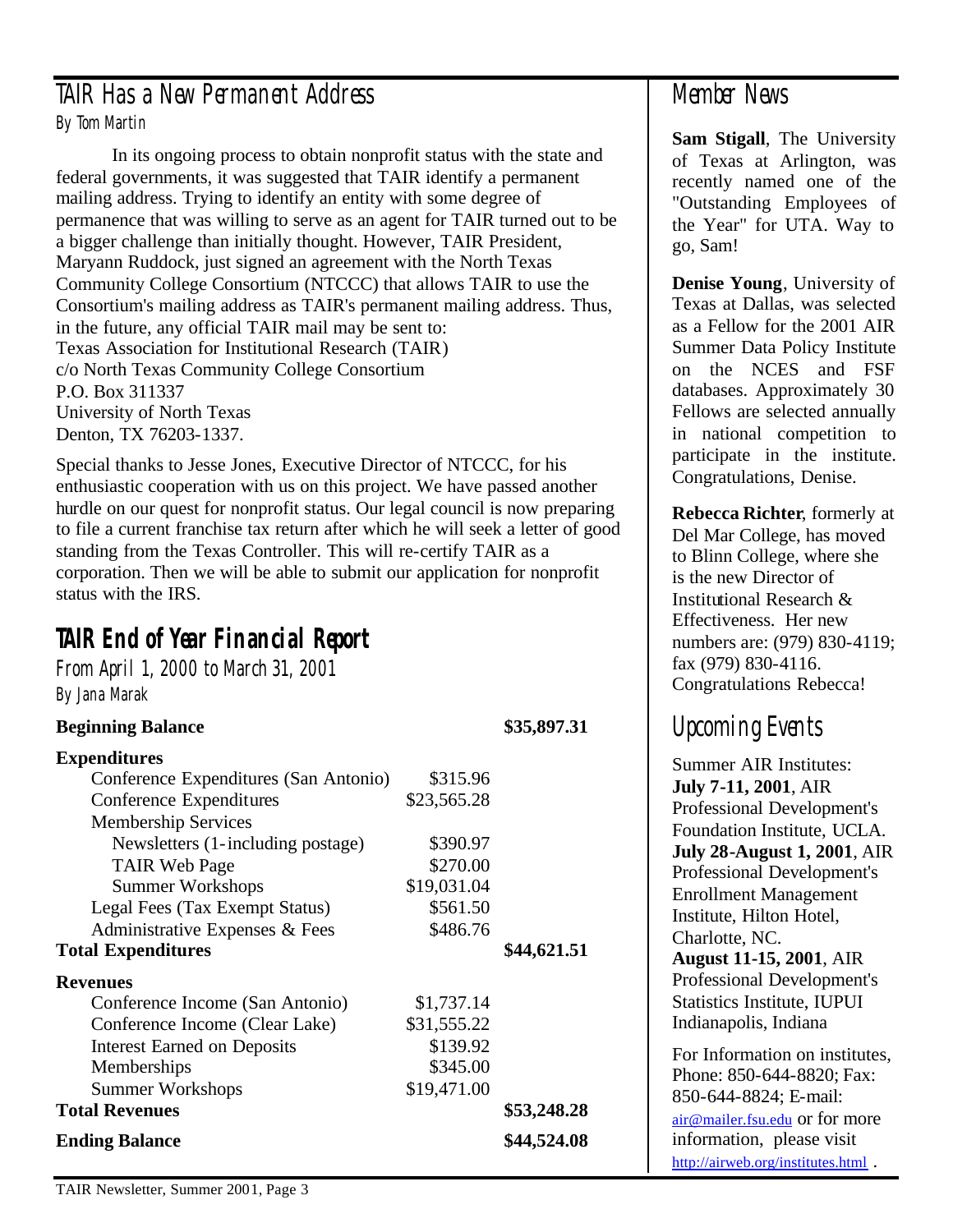# Summer Workshops Planned

TAIR's Professional Development Committee has begun planning some summer workshops. Plans are preliminary at this point, but there probably be an advanced statistics workshop, a workshop on "Closing the Gaps," plus one or two others. The Professional Development Committee would be interested in feedback from TAIR members about desired workshop topics and timing. We are tentatively planning the workshops for August, but would September be a better time? Send e-mail responses to professionaldevelopment@texa sair.org.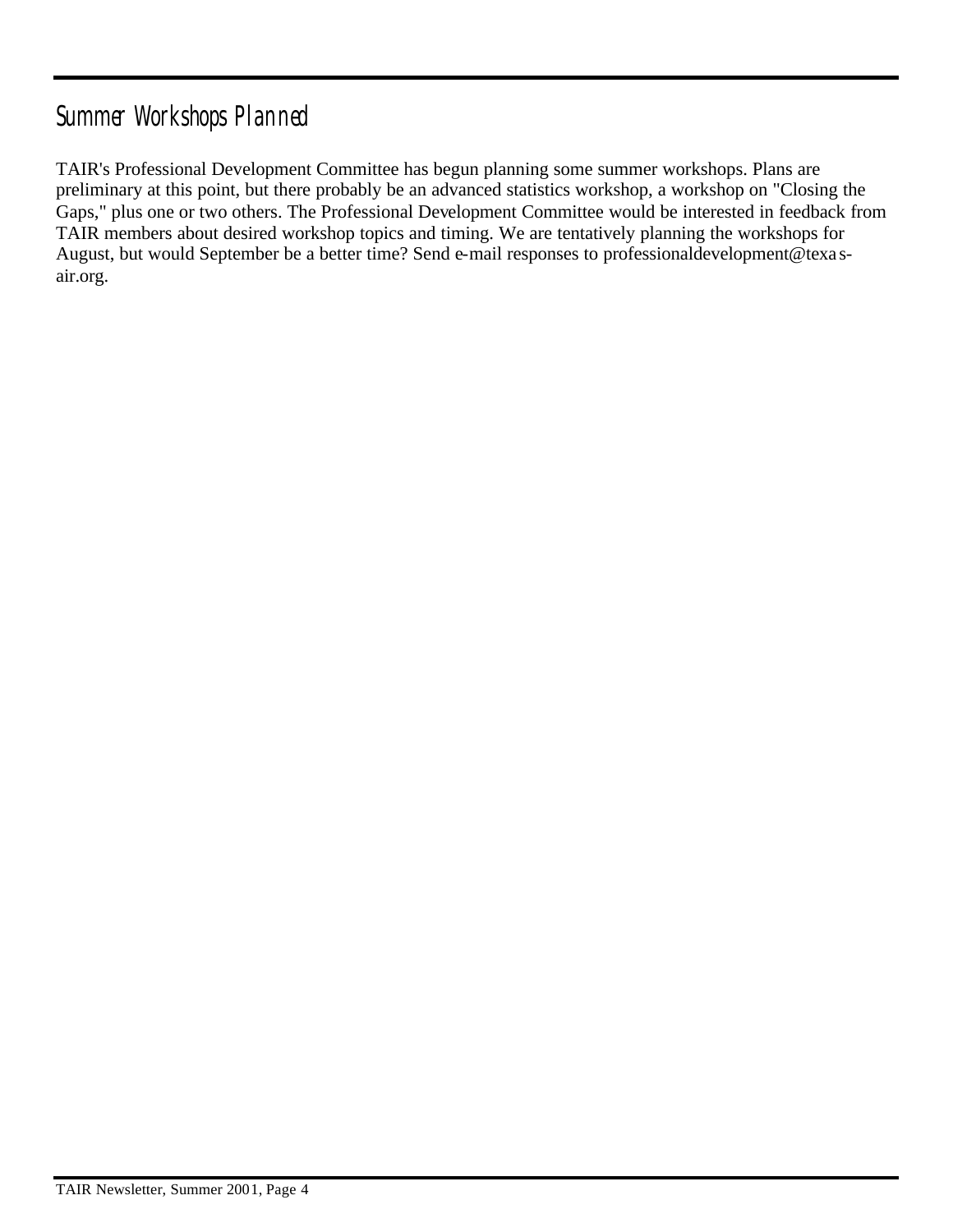# **Minutes of the Annual Business Meeting**

#### **Friday, February 16, 2001 - 7:30 a.m. to 9:00 a.m.**

#### **The Hilton Hotel, Clear Lake, Texas**

**2001-1** The meeting was called to order by President Jim Calarco.

**2001-2 Approval of Minutes from 2000 Business Meeting.** Marsha Moss made the motion, seconded by Cindy Dutschke, to dispense with the reading of the minutes following verification that the minutes had been distributed to members in the TAIR Newsletter and conference packets. The motion was approved. Tom Martin made the motion seconded by Dick Roach to approve the minutes of the previous business meeting. The motion passed.

**2001-3 TAIR Budget Report.** Treasurer Karen Laljiani reported that a preliminary financial report was placed in the registration packet of each conference attendee. Karen reported that all costs are not yet included in the report. The beginning balance was \$35,897.31. Revenues included interest and membership fees for a total of \$47,822.45, expenditures totaled \$23,887.50, and the balance is \$59,832.31. The final report will be complete in April and a complete financial statement will be included in the next newsletter. Tom Martin reported that the tax liability has not yet been determined and some funds may be due to the IRS.

**2001-4 2000 Best Fact Book Awards.** Iris Sawyer announced the following awards for fact books. Print: first place--South Texas Community College; second place— Del Mar College and Lamar University at Orange; third place—University of Texas at Austin; Electronic: first place—Rice University; second place— University of Texas at El Paso; third place—Del Mar College.

#### **2001-5 TAIR Committees' Status Reports.**

**A. Program Committee.** Maryann Ruddock, **Program Chair,** expressed appreciation to members who served on the various committees for their work this year. Members were recognized for their contributions to the conference as follows: **Concurrent Sessions,** Cathy Lebo—Southern Methodist University; **Evaluation**, James Dilling—Texas Higher Education Coordinating Board; **Finance**, Karen Laljiani—El Centro College; **General Sessions,** Verna Dewees—TAMU-System; **Local Arrangements,** Leona Urbish—Rice University, and Melda McMullen Mobley—San Jacinto College District; **Newsletter and Publicity,** Jana Marak—Baylor University; **Program Brochure,** Herm Fresh—UT-Austin; **Webmaster**, Sam Stigall—UT at Arlington; **Registration,** Martha Oburn—Austin Community College and all those who worked during the conference; **Resource Fair,** Margaret Drain—Houston Community College; **Roundtables,** Ruben Garcia—Texas Workforce Commission; **Special Interest Groups,** Jo Lynn Loyd—Amber University; **Workshops,** Tom Martin—Collin County Community College; **Advisors,** Jim Calarco—Blinn College, and Leona Urbish—Rice University.

**B. Nominating Committee.** Leona Urbish thanked members Stan Adelman, Cathy Lebo, Cindy Olson, and David Ugwu for their hard work in submitting to the membership a slate of highly qualified nominees.

**C. Awards Committee.** Leona Urbish expressed appreciation to Jerry Hammack, Tom Bohannon, Joe Meyer, and Terry Leal for their service on the committee. The Best Presentation from the 2000 conference was awarded to Denise York Young and Lawrence J. Redlinger for their paper "Modeling Student Flows through the University's Pipeline." Leona will continue in this role for the next year.

**D. Audit Committee.** Jo Lynn Loyd, chair, reported that the committee had examined the TAIR financial sheets and registration records. The records balance to the penny. Other members of the committee were Gale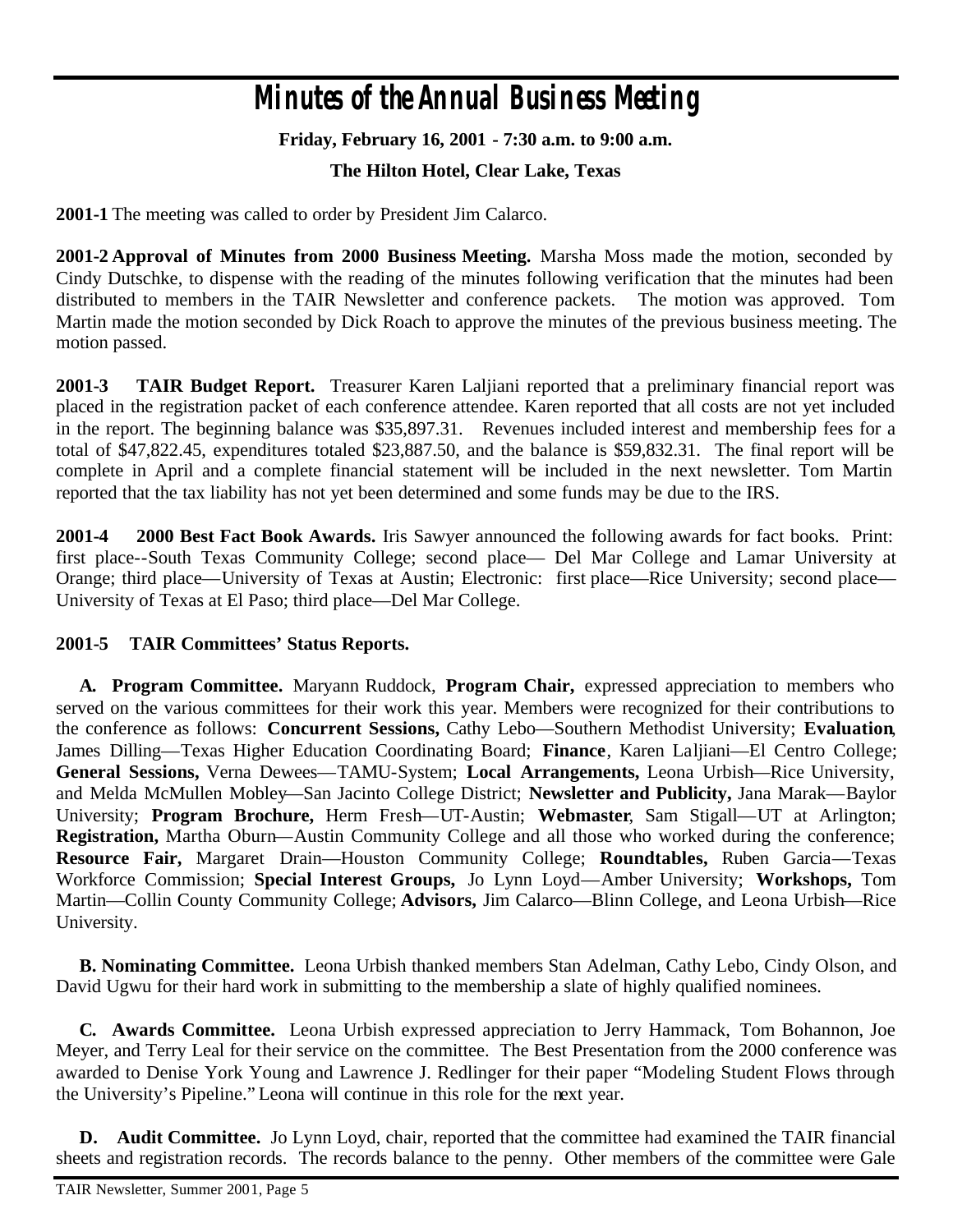Stuart and Dale Christopherson.

 **E. Data Advisory Committee.** Rosemary Pressley, Wharton County Junior College reported that the committee had no report.

 **F. Professional Development Committee.** Tom Martin recognized members of the committee including Marilyn Greer, John Jungemann, Loretta Edelen, and Phyllis Edamatsu. The summer IPEDS workshops that were held in Arlington and Houston were successful. Tom recognized co-chairs Marilyn Greer and Sam Stigall for their work on making them a success. TAIR Virtually Professional has been instituted. Its goal is to communicate with the membership and give them "something to think about." The newsletter has been used to promote professional development by including Stan Adelman's article on the use of statistics. The goal is to do two each year, and then to continue the discussion on TAIR-L. Both pre- and post- conference workshops are being offered this year. The conference evaluation will be done online.

 **G. Incorporation/Non-Profit Status.** Tom Martin reported that a new counsel was engaged last year. The lawyer is ready to file with the IRS, but indicates that TAIR needs a permanent address. The North Texas Community College Consortium at the University of North Texas has offered to be the permanent address. This needs legal review and approval. As soon as it is approved, the papers will be submitted to the IRS. It will take 2 to 6 months for the IRS to review the materials.

#### **2001-6 TAIR Appointees' Status Reports.**

**A. Electronic List Manager.** Ron Parker at Brazosport College is managing the list serve, TAIR-L.

**B. Historian.** Peggy Johnson indicated that the site has been updated. Photos of members from the 2001 conference will be posted. She would like to encourage members to post profiles as this helps newcomers identify people to contact for assistance. A new project involves community college service area demographics.

**C. Newsletter Editor.** Jana Marak reported that three newsletters were mailed to the membership during the year.

**D. Webmaster.** Sam Stigall reported that the TAIR Website has a new address, texas-air.org. To help members correspond with the Officers, email addresses have been set up. There is a link to the evaluation form on the website.

**2001-7 TAIR 2002 in Corpus Christi.** The TAIR 2002 Conference will be held at the Omni Marina Hotel in Downtown Corpus Christi. The local arrangements committee will include were Gale Stuart and Paul Orser. The dates are currently February 20 through February 22, 2002.

**2001-8 2000 Election Results.** President Calarco announced the following outcomes: Mike Green—North Harris Montgomery County Community College District, is Vice President/President Elect, Jana Marak— Baylor University, is Treasurer. Members of the Nominating Committee include Paula Cox—Rice University; Paul Illich—McLennan Community College; Cindy Lerma—UT-Brownsville; and Sam Stigall—UT-Arlington.

**2001-9 New Business.** No new business was announced.

**2001-10 Passing the Gavel.** Jim Calarco expressed his gratitude for being able to serve as President and his mixed emotions about leaving the State for a new position in New York. He then passed the gavel to Maryann and accepted the cap (briefly) from Leona.

**Continued on Page 6**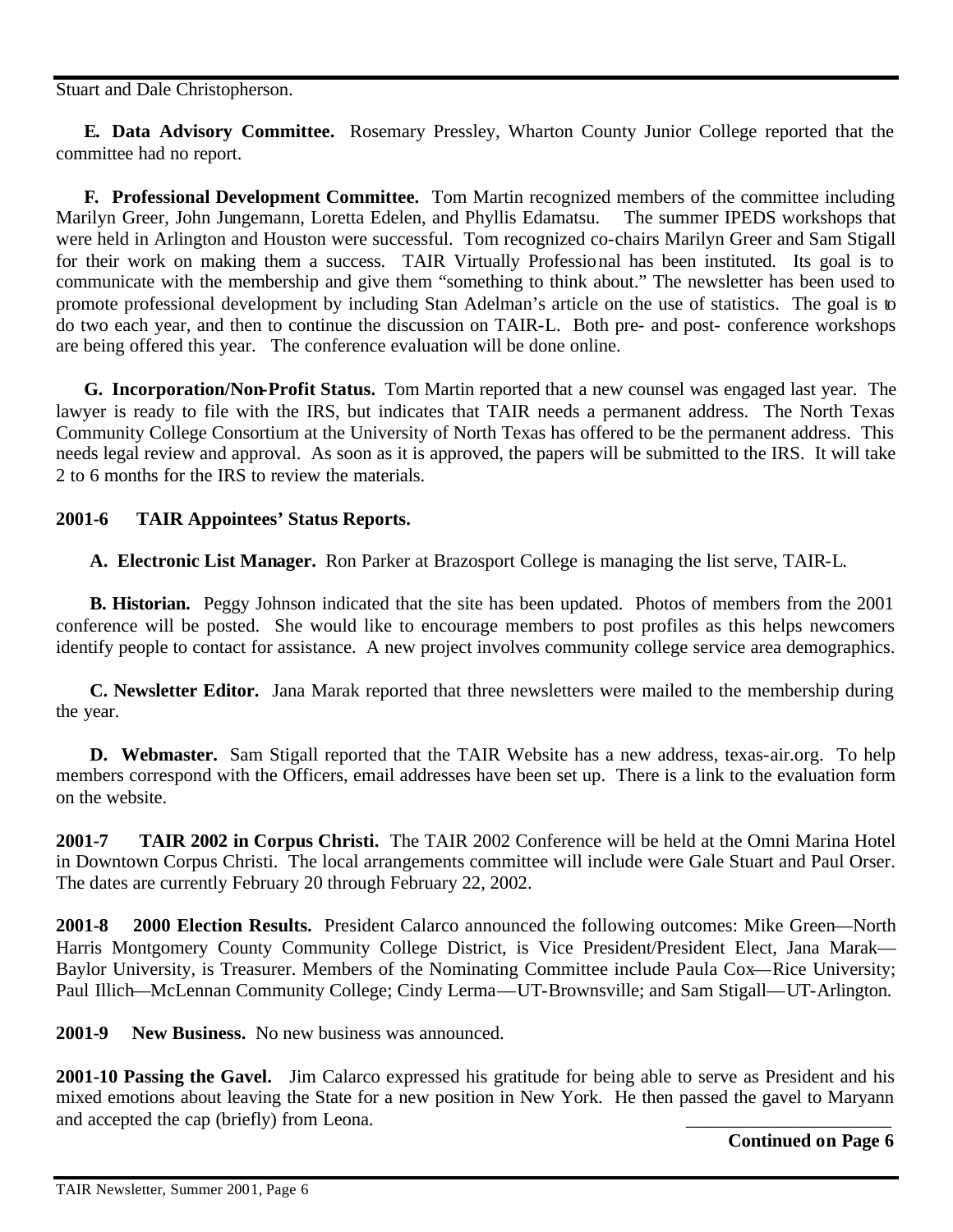# *TAIR 2002 Call for Participation*

#### *Minutes,* **Continued from Page 5**

**2001-11 Remarks by the President.** Maryann Ruddock announced that TAIR 2001 had 206 registrants, including 47 Newcomers. The demographics of the attendees were: 78 public 2-year; 88 public 4-year and upper division; 19 private institutions; 14 other, including state agencies and vendors. She noted that the general session speakers were outside of higher education. Her goals are to increase the use of the website, to document the procedures of the committees, to increase the use of Virtually Professional, and to keep the membership informed. She encouraged feedback about the 2001 conference, including ideas for workshops.

**2001-12 Adjournment.** Marsha Moss made the motion to adjourn.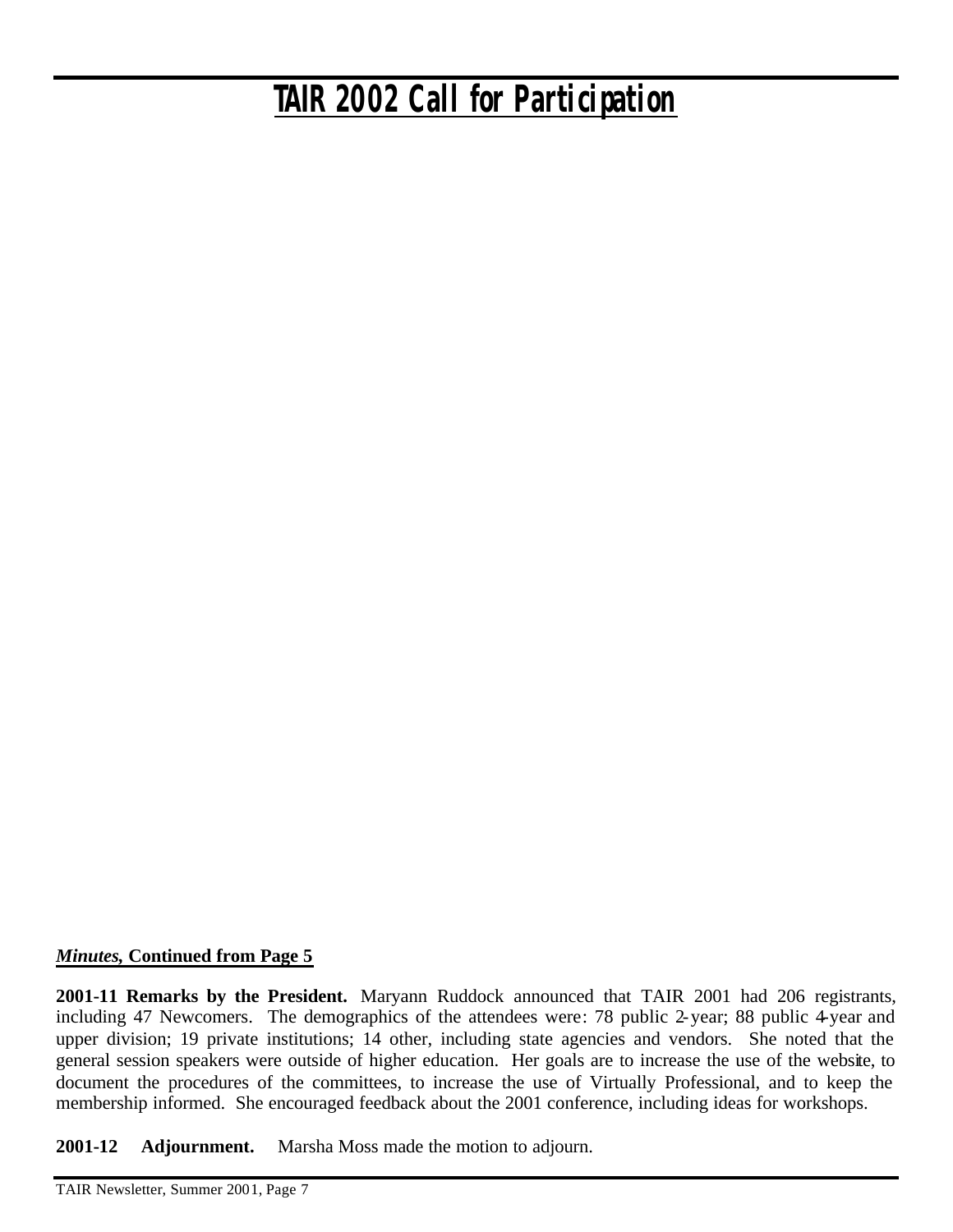# Roundtable Turnaround

## *By Ruben Garcia*

The roundtable sessions for the 2002 TAIR conference will focus on facilitated discussion of topics relevant to the field of institutional research. Do not expect the roundtable sessions to be full-blown presentations similar to concurrent sessions. Rather, the roundtable sessions will be facilitator-led discussions with participants at each table. Presenters will introduce the topic/problem, limitations if there are any, lead-in question, then facilitate discussion among the group. Facilitators will provide thought-provoking information as needed to get the discussion going. This roundtable format is intended to stimulate brainstorming among participants to generate new ideas and out-of-the-box thinking about perennial problems facing institutional researchers.

There will be three thirty-minute sessions. The end of each session will be announced by the coordinator of the roundtable sessions. Participants are encouraged to move to other tables at the end of each session. Presentation equipment will not be provided during the roundtable session. Drawings for door prizes, if available, will be conducted between sessions.

When trying to determine which format your topic may be best suited for, ask yourself this question: Is the paper on a "substantial" issue, one that warrants a formal report and/or contains a significant amount of research data? Those may be best suited for concurrent sessions. Roundtables may be more appropriate for "show and tell" topics; areas where you, the facilitator, would like to know more about what others may be doing, as well. Projects that are "in-progress" may be well suited for roundtable discussion. New presenters, who may not feel ready to deliver a formal paper in a concurrent session, may also benefit from this type of presentation format. Some topics for consideration in submitting proposals for the roundtable sessions might include:

- ?? Addressing the digital divide.
- ?? Gender equity in match, science and engineering.
- ?? Enrollment management.
- ?? Data warehousing.
- ?? Accountability.
- ?? IPEDS reporting.
- ?? Diversity.
- ?? Institutional fact books.

# TAIR Web Information:

URL: http://texas-air.org

Web Directory Password: **tair2k**

Preliminary Conference Information for TAIR 2002 is now available online. Visit the website often for updated information.

- ?? Employer satisfaction of our graduates.
- ?? Student-Right-to-Know.
- ?? The high performance workplace.
- ?? The global economy.
- ?? Institutional surveys.
- ?? Workforce Investment Act.
- ?? Student retention, persistence, and completion.
- ?? Best practices in IR.

# TAIR-L Listserver:

All current members can post information directly to the listserver. You do not have to send messages through the TAIR-L list manager. Send your email directly to this address to have it posted to the list:

# tair-l@brazosport.cc.tx.us

If you need to subscribe or unsubscribe from the list then send your request to majordomo@brazosport.cc.tx.us. If you are having problems with the list you can contact the list manager at rparker@brazosport.cc.tx.us.